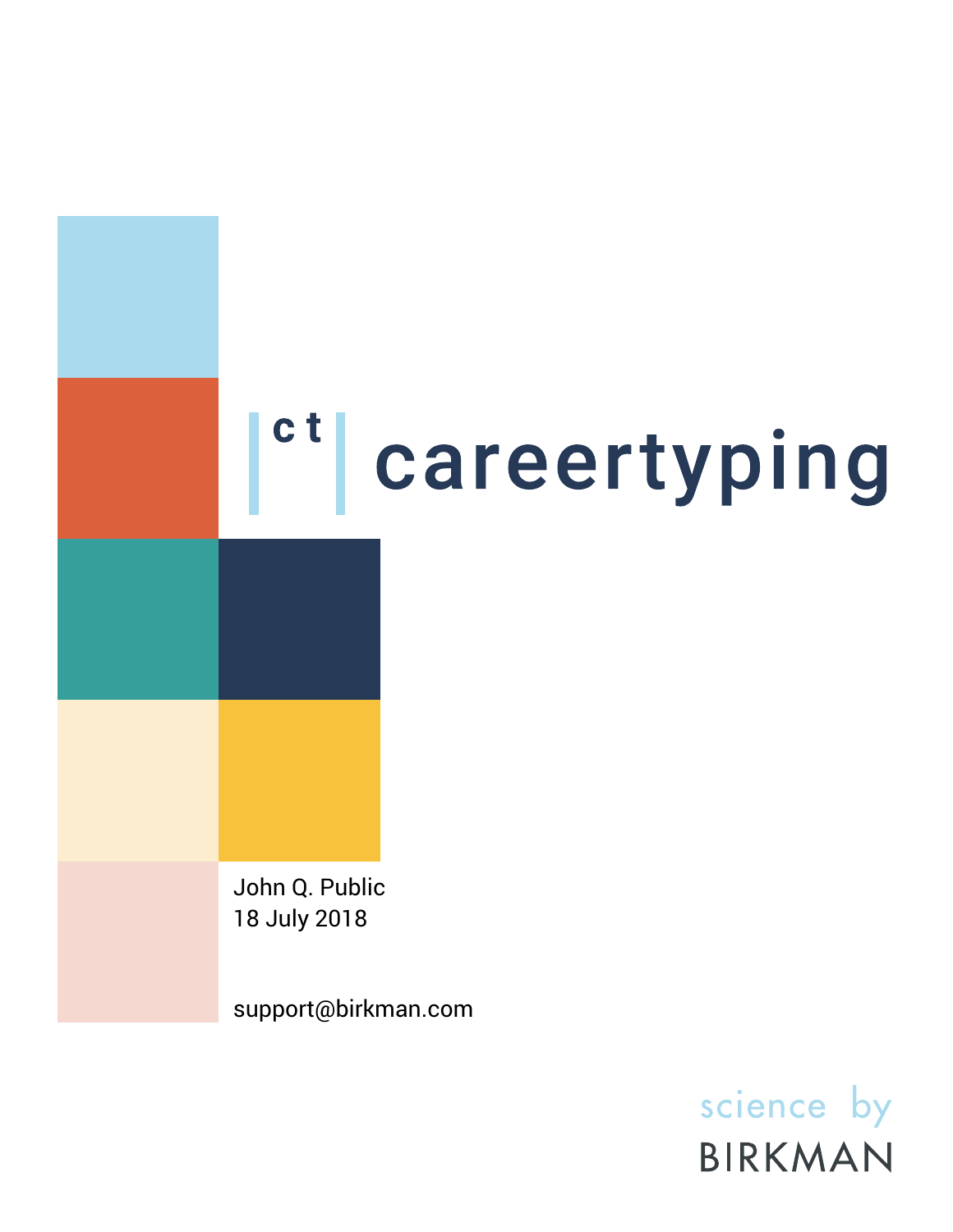# **Introduction**

Career fit and satisfaction are first and foremost based on the inner workings of your personality. You've likely considered many variables in your career search before focusing on the most important one–

YOU!

We use a data-driven methodology based on decades of rigorous scientific research to determine which careers you will find most fulfilling.

We call it *careertyping*.

## **ca·reer · typ·ing /kəˈrir ˈtīpiNG/**

*verb*

a scientific process involving the analysis of the unique parts of one's personality to form hypotheses about their most fitting careers.

Below are eight sections that will guide you through your *careertyping* journey.

| <b>Personality Elements</b> | 3  |
|-----------------------------|----|
| <b>Interests Sequence</b>   | 4  |
| <b>Career Analysis</b>      | 5  |
| <b>Leadership Traits</b>    | 9  |
| You Under the Microscope    | 10 |
| <b>Interview Techniques</b> | 12 |
| <b>Career Synthesis</b>     | 14 |
| <b>Type Your Story</b>      | 15 |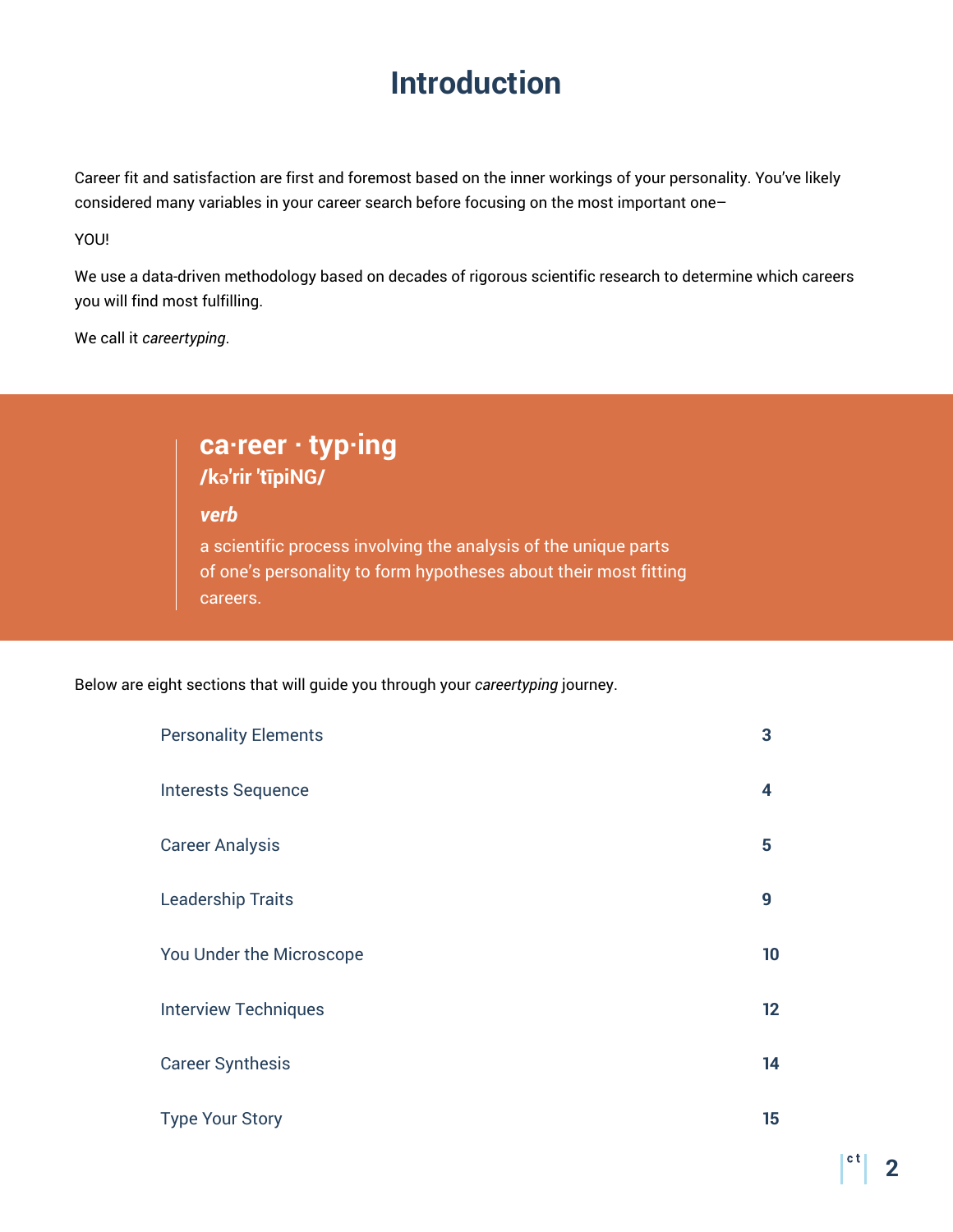# **Personality Elements**

We begin with the three personality elements that describe who you are as an individual.

| <b>St</b>               |  |
|-------------------------|--|
| $\frac{2}{N}$           |  |
| $\overline{\mathbf{3}}$ |  |

**Strengths:** behaviors that work best for you and the way you show up most often.

**Needs:** expectations and preferences you have for the people you work with and the environment you work in.

**Interests:** activities that energize you most and fuel the passion in your career.

| 1<br><b>St</b><br><b>Your Strengths</b> | You are:<br>responsive and independent<br>٠<br>flexible and enthusiastic                                                                                                                                                            | You also tend to be:<br>selectively sociable<br>$\bullet$<br>thoughtful<br>$\bullet$<br>optimistic<br>$\bullet$ |
|-----------------------------------------|-------------------------------------------------------------------------------------------------------------------------------------------------------------------------------------------------------------------------------------|-----------------------------------------------------------------------------------------------------------------|
| $\frac{2}{N e}$<br><b>Your Needs</b>    | You prefer when others:<br>tell you the rules<br>$\bullet$<br>don't interrupt you unnecessarily<br>$\bullet$<br>are democratic rather than assertive<br>$\bullet$<br>encourage trust and fairness<br>$\bullet$<br>invite your input |                                                                                                                 |
|                                         | Your interests show that you like to:<br>sell or promote<br>direct people<br>$\bullet$                                                                                                                                              |                                                                                                                 |

**•** motivate people

**Your Interests** 

- **•** build agreement between people
- **•** persuade, counsel or teach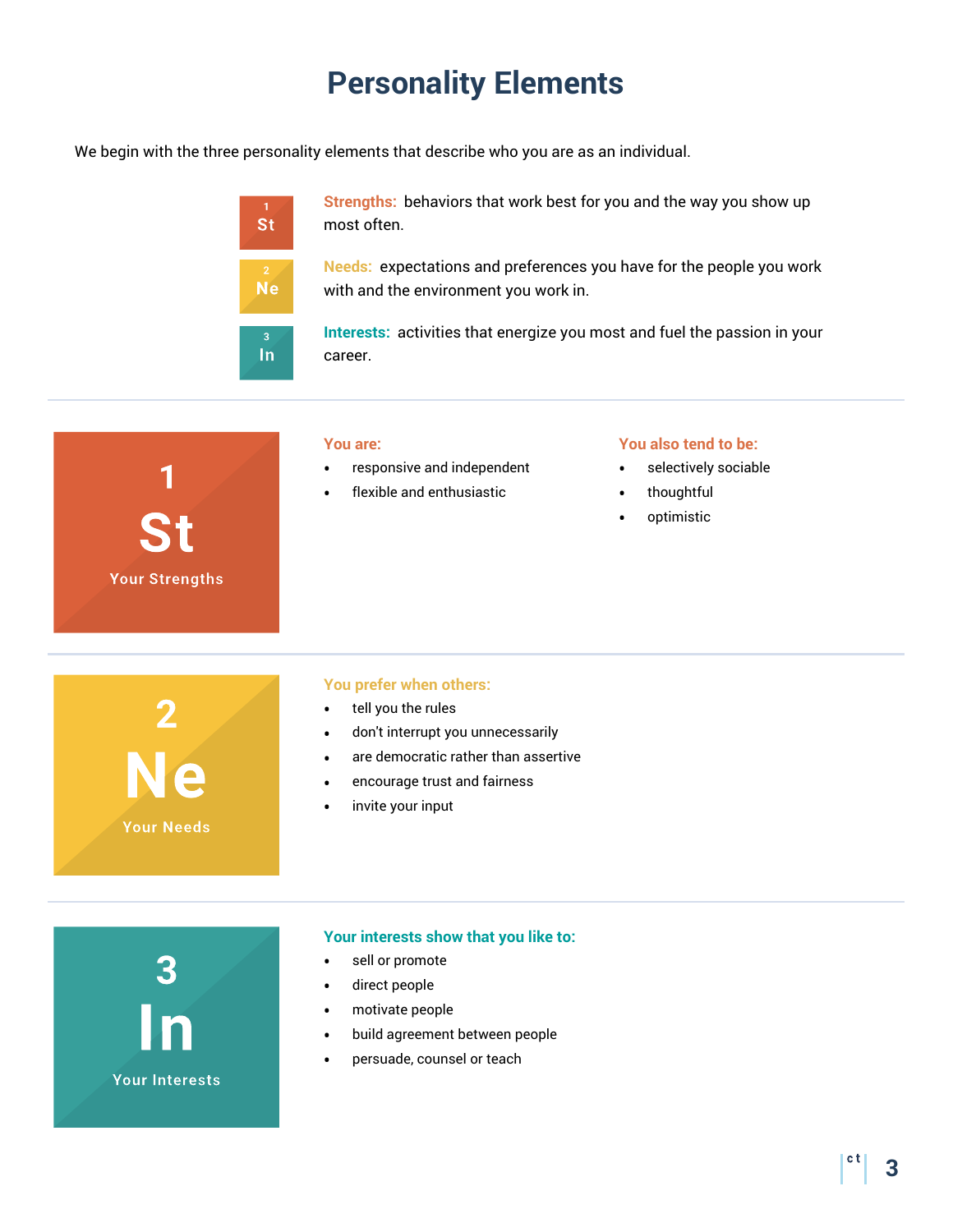

# **Interests Sequence**

Now let's use a magnifying glass to take a closer look into your Interest element. The top of this sequence shows activities that motivate you the most while you may find those near the bottom less energizing.

**82%**

Helping, advocating for people **Activities include:** Teaching, counseling, volunteering

**SOCIAL SERVICE**



**PERSUASIVE** Persuading, motivating, selling

**Activities include:** Debating, influencing, promoting



**NUMERICAL** Working with numbers and data

**Activities include:** Accounting, investing, analyzing



**TECHNICAL** Hands-on work with technology and machinery

**Activities include:** Programming, assembling, using gadgets



**VISUAL** Appreciation for art

**Activities include:** Creating, designing, aesthetics



Appreciation for music **Activities include:**

Playing, singing, listening to music

**AUDITORY**

**42%**

**PROCESS** Systems, order and reliability

**Activities include:** System tracking, record keeping, categorizing



**RESEARCH** Science, analysis, intellectual curiosity

**Activities include:** Investigating, exploring medicine, experimenting



**OUTDOOR** Work in an outdoor environment

**Activities include:** Being outdoors, farming, gardening



**LITERARY** Appreciation for language

**Activities include:** Writing, reading, editing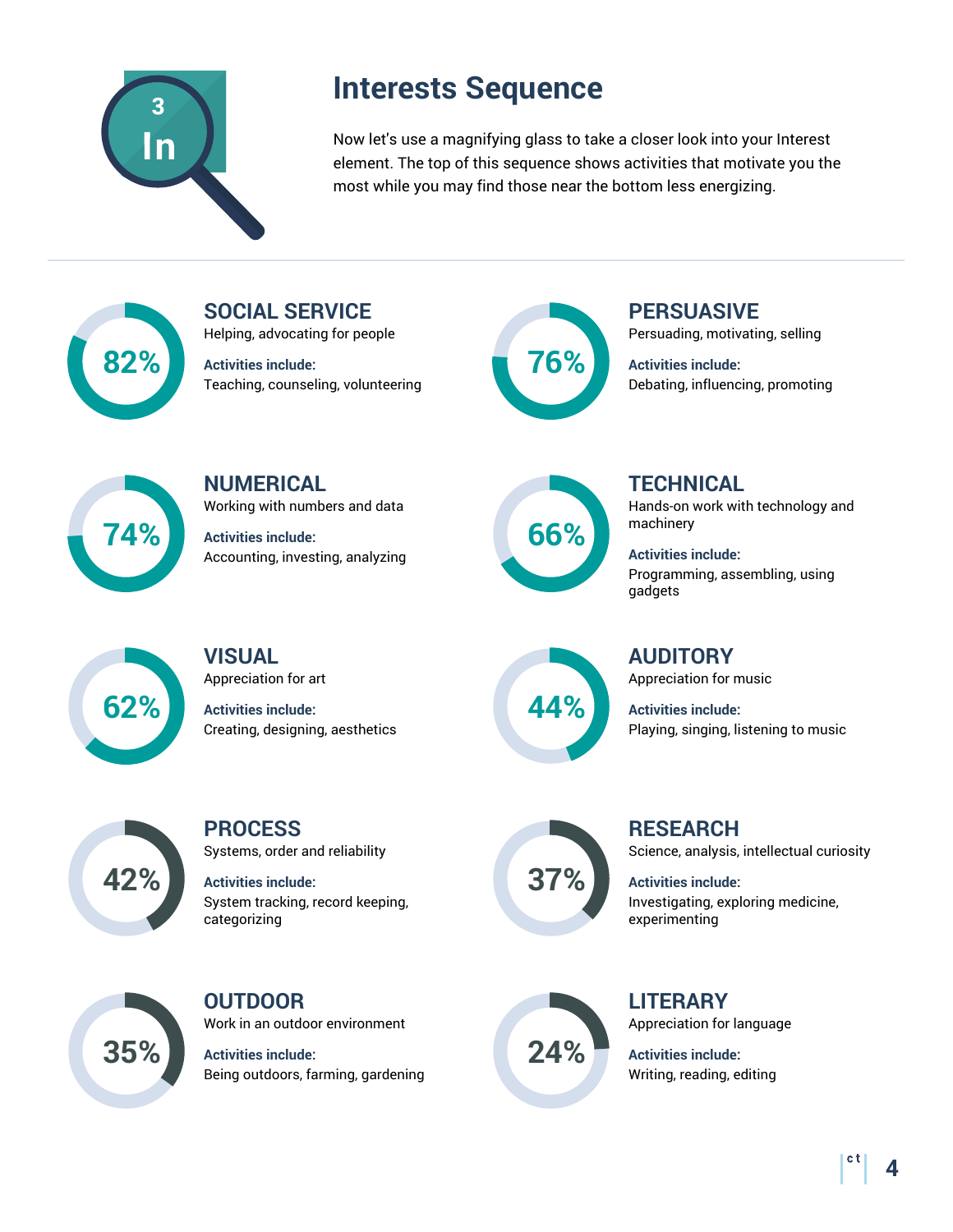

Here we analyze the three elements of your personality to create hypotheses about the careers you will find most enjoyable. Your career matches are ranked below from the highest to lowest match.

**Pay attention to the job titles and their ordering on the right as they are unique to you.**



Performing hands-on work functions related to the building of structures or the removal of materials from natural settings for use in construction or other applications. Duties may include bricklaying, carpentry, masonry, roofing, plumbing, inspecting integrity of structures according to building codes, mining, drilling, and disposal of construction by-products, using specialized tools and equipment.

#### **Management**



Planning, directing, and coordinating high-level activities within an organization. Duties may include managing personnel, creating budgets, developing and implementing strategies, creating organizational policies, and supervising company operations. These managerial functions are similar in nature across various industries and fields (e.g. engineering, sales, human resources, medical).

#### **Community & Social Services**



Counseling, rehabilitating, and/or supporting social and psychological matters of individuals, groups, or communities. Duties may include helping individuals maximize their mental and emotional well-being, cope with addictions, and lead healthy lifestyles, as well as providing spiritual, moral, or vocational guidance.

#### **Installation, Maintenance, & Repair**



Performing hands-on work functions related to the installation, maintenance, and repair of various machinery, systems, vehicles, and other serviceable equipment. Duties may include diagnosing, adjusting, servicing, and overhauling engines, telecommunications and/or security systems, heating, vacuuming, and air-conditioning units, and electronics.

**Click a job title below to learn more.**

- **[Electricians](http://www.mynextmove.org/profile/summary/47-2111.00)**
- **[Carpenters](http://www.mynextmove.org/profile/summary/47-2031.01)**
- [Supervisors Of Construction &](http://www.mynextmove.org/profile/summary/47-1011.00) Extraction Workers
- [General & Operations Managers](http://www.mynextmove.org/profile/summary/11-1021.00) • [Public Relations &](http://www.mynextmove.org/profile/summary/11-2031.00)
- Communication Managers
- [Property Managers](http://www.mynextmove.org/profile/summary/11-9141.00)
- [Food Service Managers](http://www.mynextmove.org/profile/summary/11-9051.00)
- [Medical & Health Services](http://www.mynextmove.org/profile/summary/11-9111.00) Managers
- [Social & Human Service](http://www.mynextmove.org/profile/summary/21-1093.00) **Assistants**
- [Counselors & Therapists](http://www.mynextmove.org/profile/summary/21-1014.00)
- [Directors \(Religious Activities &](http://www.mynextmove.org/profile/summary/21-2021.00) Education)
- [Transportation Mechanics &](http://www.mynextmove.org/profile/summary/49-3023.01) **Technicians**
- [Electrical & Electronics Repairers](http://www.mynextmove.org/profile/summary/49-2094.00)
- [Telecommunications Equipment](http://www.mynextmove.org/profile/summary/49-2022.00) Installers & Repairers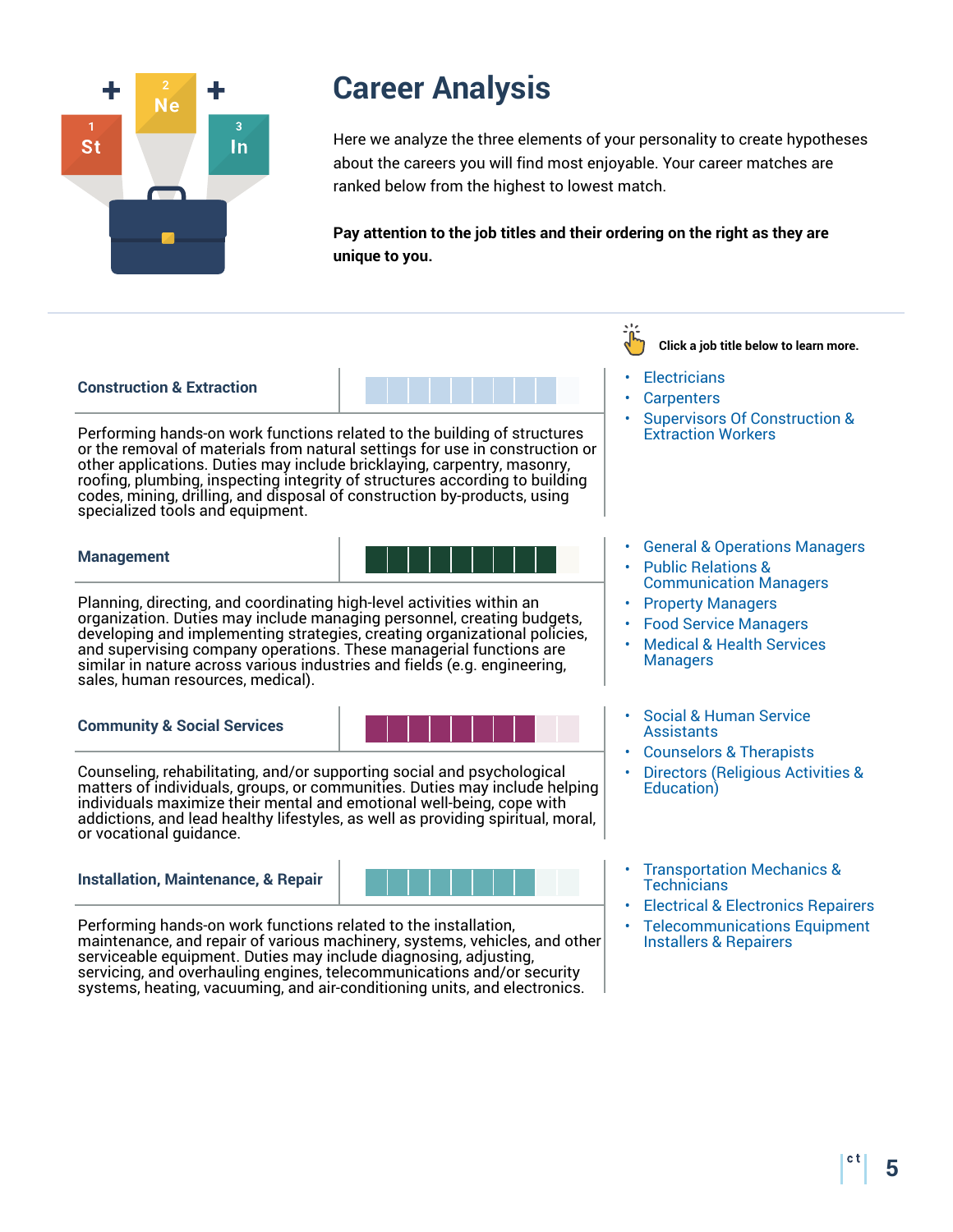#### **Production**



Producing, creating, and/or manufacturing a variety of products (e.g., food, lumber, electrical equipment, fabrics, metals, plastics, stones, fuel) through the operating of specialized tools and/or equipment. Duties may include baking pastries, binding books, cutting, shaping, and assembling furniture, assembling electronics, shaping molten glass, fabricating jewelry, welding metal components, among other specific production tasks.

#### **Engineering & Architecture**



Applying principles and technology of chemistry, physics, and other scientific disciplines into the planning, designing, and overseeing of physical systems and processes. Duties may include creating, testing, developing, and maintaining tools, machines, electrical equipment, buildings/structures, or other physical entities.

**Healthcare Practitioner & Technician**



Providing medical care and treatment in an effort to achieve optimal mental and physical patient well-being. Duties may include assessing patient health, diagnosing illnesses, performing surgery, prescribing medication, implementing prevention strategies, conducting/reviewing laboratory diagnostics, and supervising medical support staff. Most of these occupations require a graduate education.

#### **Sales & Related**



Selling goods or services to a wide range of customers across various industries. Duties may include selling retail, appliances, furniture, auto parts, medical services, insurance, real estate, financial or consulting services, securities and commodities, as well as other products/services.

#### **Arts, Design, Sports, Media, & Entertainment**



Creating and/or expressing ideas or demonstrating talents through various media for entertainment, informational, or instructional purposes. Duties may include acting, dancing, singing, designing graphics, operating media equipment, translating text, writing literature, producing/directing movies or plays, public speaking, radio announcing, competing in sporting events, news reporting, among other specific functions within the media.

#### **Legal**



Researching, litigating, and documenting matters relating to the law, specializing in litigation, arbitration, transcription, investigation, or negotiation of legal issues. Duties may include representing clients in legal proceedings, examining legal statutes, documenting agreements, drafting contracts, investigating cases, and transcribing hearings.

- [Assemblers, Fitters, Finishers, &](http://www.mynextmove.org/profile/summary/51-2092.00) **Calibrators**
- [Power, Gas, Chemical, & Waste](http://www.mynextmove.org/profile/summary/51-8013.00) Plant/System Operators
- [Printing/Prepress Operators &](http://www.mynextmove.org/profile/summary/51-5111.00) Bindery Workers
- [Industrial Production Managers](http://www.mynextmove.org/profile/summary/11-3051.00)
- **[Machinists](http://www.mynextmove.org/profile/summary/51-4041.00)**
- [Engineering Managers](http://www.mynextmove.org/profile/summary/11-9041.00)
- [Petroleum Engineers](http://www.mynextmove.org/profile/summary/17-2171.00)
- [Computer Hardware Engineers](http://www.mynextmove.org/profile/summary/17-2061.00)
- [Mechanical Engineering](http://www.mynextmove.org/profile/summary/17-3027.00) **Technicians**
- [Electrical Engineers](http://www.mynextmove.org/profile/summary/17-2071.00)
- [Medical & Health Services](http://www.mynextmove.org/profile/summary/11-9111.00) Managers
- **[Physicians](http://www.mynextmove.org/profile/summary/29-1062.00)**
- [Medical Technologists &](http://www.mynextmove.org/profile/summary/29-2011.00) Technicians
- [Supervisors Of Retail Sales](http://www.mynextmove.org/profile/summary/41-1011.00) **Workers**
- [Marketing Managers](http://www.mynextmove.org/profile/summary/11-2021.00)
- **[Telemarketers](http://www.mynextmove.org/profile/summary/41-9041.00)**
- [Supervisors Of Non-Retail Sales](http://www.mynextmove.org/profile/summary/41-1012.00) **Workers**
- [Public Relations &](http://www.mynextmove.org/profile/summary/11-2031.00) Communication Managers
- [Public Relations Specialists](http://www.mynextmove.org/profile/summary/27-3031.00)
- [Graphic Designers](http://www.mynextmove.org/profile/summary/27-1024.00)
- [Paralegals & Legal Assistants](http://www.mynextmove.org/profile/summary/23-2011.00)
- **[Litigation Lawyers \(Win-Lose](http://www.mynextmove.org/profile/summary/23-1011.00)** Outcomes)
- [Corporate Lawyers \(Consensual](http://www.mynextmove.org/profile/summary/23-1011.00) Outcomes)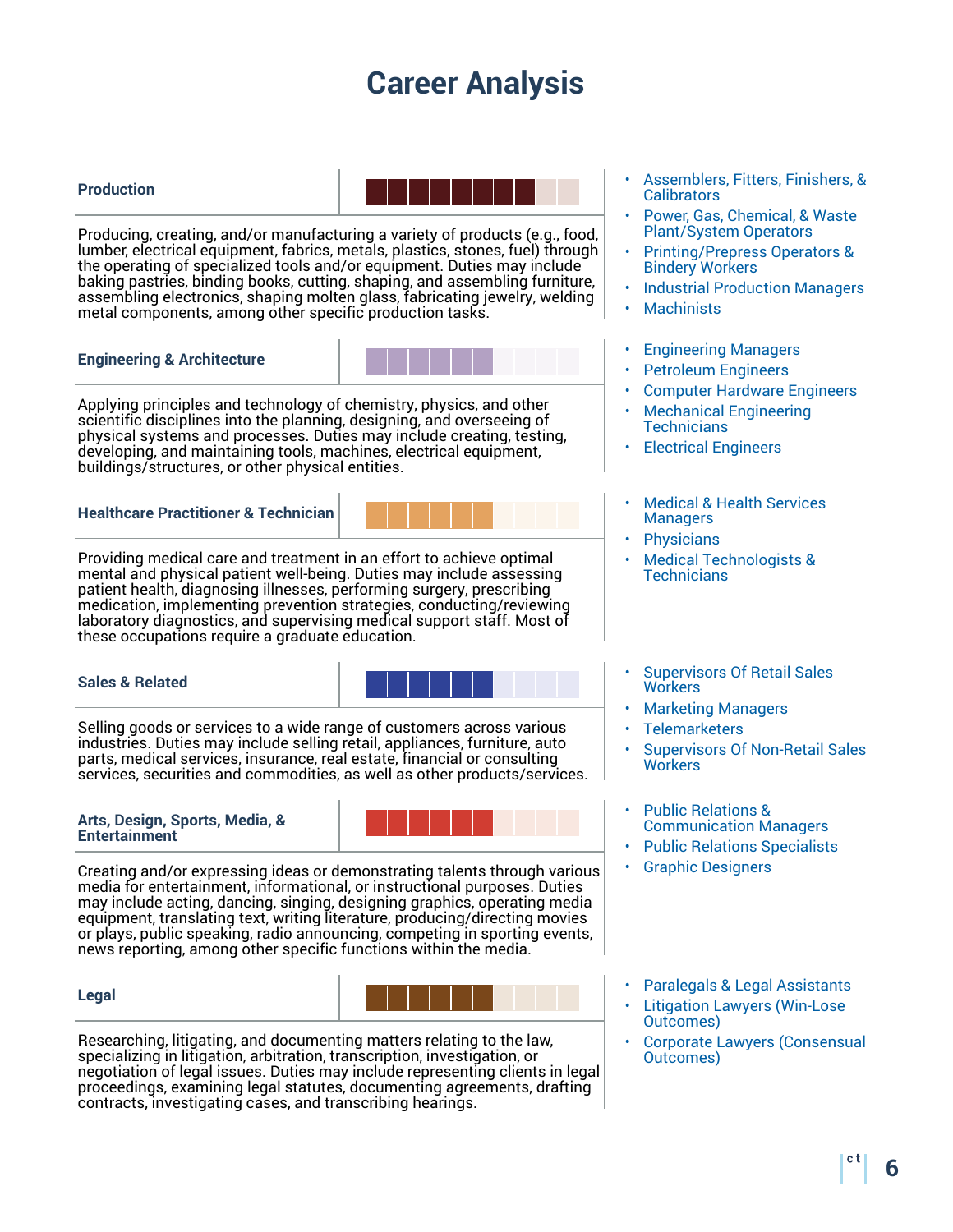#### **Education, Training, & Library**



Teaching/training individuals or groups of people academic, social, or other formative skills using various techniques/methods. Duties may include instructing children, adolescents, adults, individuals with special needs, or other specific samples within a formal or informal setting, creating instructional materials and educational content, and providing necessary learning resources.

#### **Business & Finance**

Analyzing and evaluating business/financial information for the purposes of documenting, making recommendations and/or ensuring adherence to business protocol. Duties may include preparing financial reports, developing investment strategies, analyzing general business trends, or assessing risk/liability, to streamline the operations of an organization.

#### **Office & Administrative Support**



Providing clerical support within an organization. Duties may include preparing statements, tracking accounts, record keeping, bill collecting, making phone calls, scheduling appointments, entering data, providing customer service, ordering and tracking inventory, handling monetary transactions, among other administrative support tasks.

#### **Healthcare Support**



Providing support functions in the healthcare field. Duties may include assisting physicians with patient care and treatment, rehabilitation, record keeping, transcription, and other routine medical functions.

#### **Protective Service**



Serving and protecting the best interests of the community, environment, and/or individuals, adhering to federal, state, and local laws. Duties may include investigating criminal cases, regulating traffic and crowds, fire fighting, ticketing/arresting perpetrators, inspecting baggage or cargo, responding to emergency situations, patrolling designated areas, guarding establishments, and providing other security measures.

#### **Farming, Fishing, & Forestry**



Performing various outdoor activities related to agriculture, horticulture, aquaculture, and/or forestry. Duties may include attending to live farm, ranch, or aquacultural animals, planting, cultivating, and harvesting crops, hunting and trapping wild animals, developing, maintaining, or protecting forested areas and woodlands, and/or cutting, sorting, and grading trees for multiple uses.

- **[Education Administrators](http://www.mynextmove.org/profile/summary/11-9033.00)** (Postsecondary)
- **[Secondary School Teachers](http://www.mynextmove.org/profile/summary/25-2031.00)** (Except Special Education)
- [Education Administrators](http://www.mynextmove.org/profile/summary/11-9032.00) (Elementary & Secondary)
- [General & Operations Managers](http://www.mynextmove.org/profile/summary/11-1021.00)
- [Employment, Recruitment, &](http://www.mynextmove.org/profile/summary/13-1071.00) Placement Specialists
- [Training & Development](http://www.mynextmove.org/profile/summary/11-3131.00) **Managers**
- [Human Resources Managers](http://www.mynextmove.org/profile/summary/11-3121.00)
- [Financial Analysts](http://www.mynextmove.org/profile/summary/13-2051.00)
- [Property Managers](http://www.mynextmove.org/profile/summary/11-9141.00)
- [Supervisors Of Office &](http://www.mynextmove.org/profile/summary/43-1011.00) Administrative Support Workers
- [Human Resources Assistants](http://www.mynextmove.org/profile/summary/43-4161.00)
- **[Data Entry Keyers](http://www.mynextmove.org/profile/summary/43-9021.00)**
- [Office Clerks \(General\)](http://www.mynextmove.org/profile/summary/43-9061.00)
- [Medical Assistants &](http://www.mynextmove.org/profile/summary/31-9092.00) **Transcriptionists**
- [Nursing Aides, Orderlies, &](http://www.mynextmove.org/profile/summary/31-1014.00) **Attendants**
- [Security, Police, & Fire Fighting](http://www.mynextmove.org/profile/summary/11-9199.07) Enforcement Managers
- **[Security Guards](http://www.mynextmove.org/profile/summary/33-9032.00)**
- [Supervisors Of Police, Fire](http://www.mynextmove.org/profile/summary/33-1012.00) Fighting, & Correctional Officers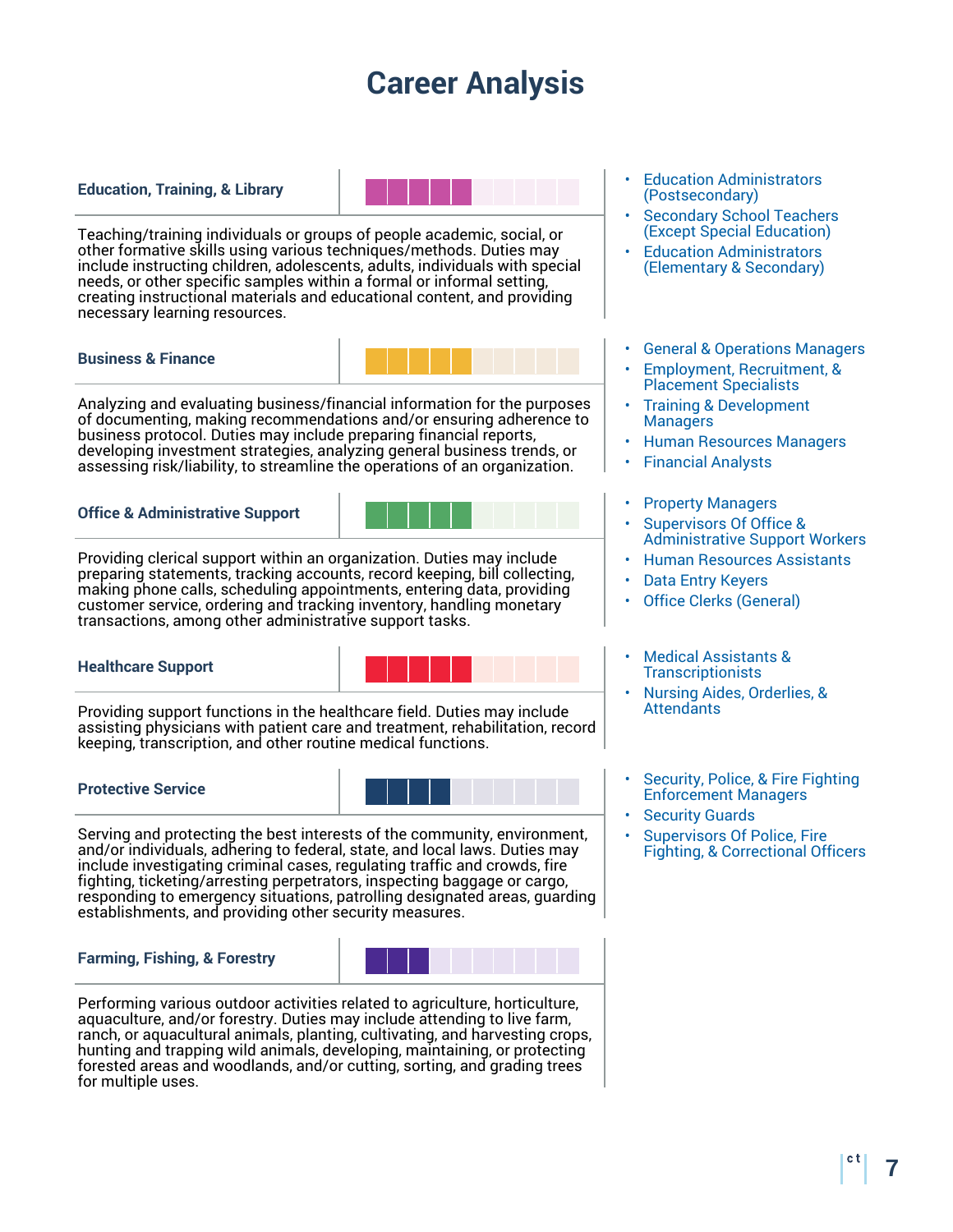**Food Preparation & Serving-Related**

Preparing and cooking foods and/or serving patrons in dining establishments or other settings. Duties may include checking food quality, mixing drinks/ingredients, cleaning dishware, taking orders, planning menus, and other food/serving-related functions.

#### **Building/Grounds Cleaning & Maintenance**



Cleaning and maintaining hotels, hospitals, offices, and other establishments, as well as landscapes. Duties may include groundskeeping, planting trees, watering plants, housekeeping, washing windows, vacuuming, exterminating pests, among other cleaning and maintenance tasks.

**Computer & Mathematical Science**



Designing, developing, and maintaining databases, software, hardware, networks, and other information/logic systems. Duties may include collecting/organizing data, computer programming, providing technical support, web design, and configuring communication systems, among other data-driven functions.

#### **Life, Physical, & Social Science**



Applying scientific knowledge and expertise to specific life, physical, or social science domains. Duties may include researching, collecting/analyzing qualitative and quantitative data, conducting experimental studies, devising methods to apply laws and theories to industry and other fields (e.g., mental health, agriculture, chemistry, meteorology, plant and animal life, human behavior and culture).

#### **Transportation & Material Moving**



Piloting, driving, operating, or navigating transport vehicles or material moving machinery (e.g., aircraft, automobiles, water vessels, construction cranes, locomotives, tractors). Duties include flying commercial airplanes, directing air traffic, driving public or school buses, taxis, trucks, ambulances, commanding motor-driven boats, inspecting freight and cargo, conducting trains, operating forklifts, among other transportation and material moving tasks.

#### **Personal Care & Service**



Providing personal assistance, care, and services to individuals in various contexts. Duties may include attending to children, caring for the elderly or disabled, coordinating tourist travel, ensuring safety and comfort to travelers, providing cosmetic services, coordinating recreational activities for residential facilities, as well as other personal care and service tasks.

- [Food Service Managers](http://www.mynextmove.org/profile/summary/11-9051.00)
- **[Bartenders](http://www.mynextmove.org/profile/summary/35-3011.00)**
- [Waiters & Waitresses](http://www.mynextmove.org/profile/summary/35-3031.00)
- [Supervisors Of Housekeeping,](http://www.mynextmove.org/profile/summary/37-1011.00) Janitors, & Groundskeepers
- [Housekeeping, Janitors, &](http://www.mynextmove.org/profile/summary/37-2012.00) **Groundskeepers**
- [Computer & Information Systems](http://www.mynextmove.org/profile/summary/11-3021.00) **Managers**
- [Data Warehousing & Mining](http://www.mynextmove.org/profile/summary/15-1199.07) Analysts
- [Operations Research Analysts &](http://www.mynextmove.org/profile/summary/15-2031.00) **Statisticians**
- [Biological & Agricultural](http://www.mynextmove.org/profile/summary/19-4011.01) **Technicians**
- [Natural Sciences Managers](http://www.mynextmove.org/profile/summary/11-9121.00)
- **[Microbiologists](http://www.mynextmove.org/profile/summary/19-1022.00)**
- [Freight, Stock, & Material](http://www.mynextmove.org/profile/summary/53-7062.00) **Handlers**
- [Supervisors Of Vehicle Operators](http://www.mynextmove.org/profile/summary/53-1031.00)
- [Pilots](http://www.mynextmove.org/profile/summary/53-2012.00)
- [Child Care Workers &](http://www.mynextmove.org/profile/summary/39-9011.00) Home/Personal Care Aides
- [Hairstylists, Manicurists, &](http://www.mynextmove.org/profile/summary/39-5012.00) **Morticians**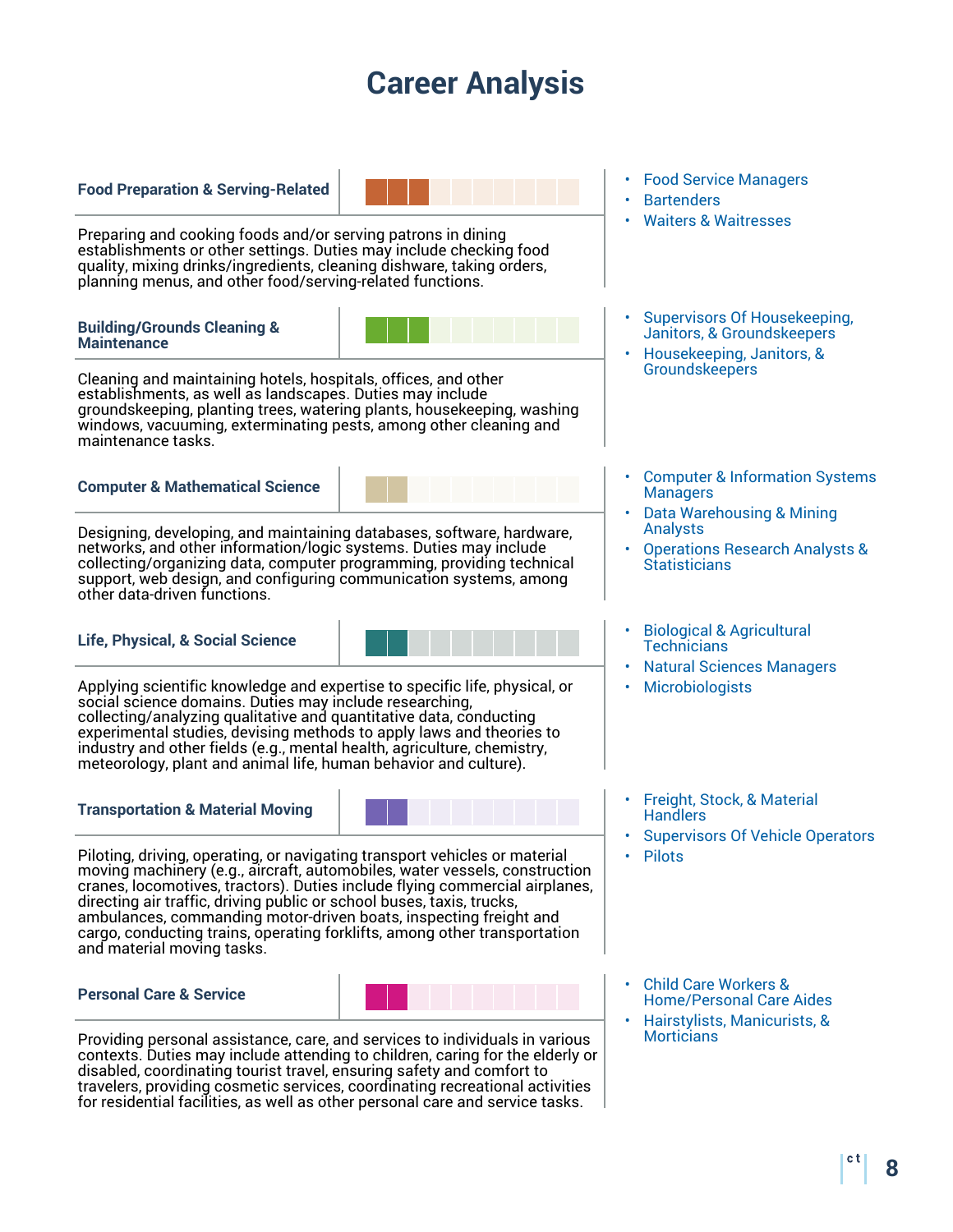

# **Leadership Traits**

Leadership Traits are another important component of the *careertyping* methodology. This information provides insight into the leadership styles you prefer when working with others, including when you manage others and when others manage you.

**Your leadership styles are shown below in order of most to least preferred.**



## **Knowledge Specialist**

- **•** Contributes and leads by utilizing personal expertise and knowledge to find solutions.
- **•** Leads by example.
- **•** This includes managers and executives who are leaders in technical, educational, consulting and other specialized fields.



## **Delegative Style**

- **•** Utilizes plans and strategies.
- **•** Arranges resources and assists coworkers and teams in dealing with resource and implementation issues.
- **•** This includes managers and executives in plan-driven organizations.



## **Directive Style**

- **•** Personal, direct involvement in problem solving, controlling and implementing.
- **•** Leads from the front in exercising authority.
- **•** This includes managers and executives in action-driven organizations.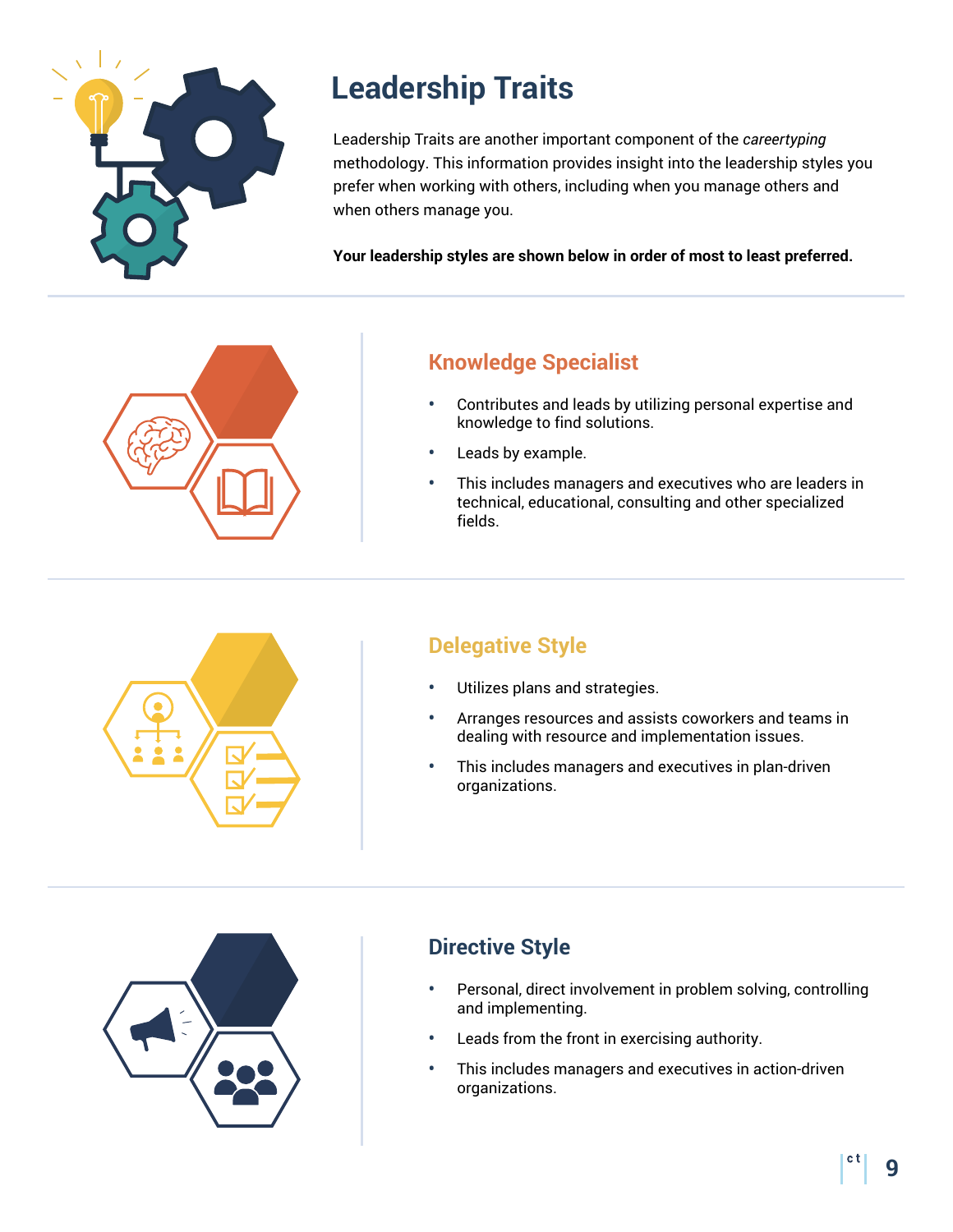

# **You Under the Microscope**

Ready to dig a little deeper? Now let's use a high-powered social science microscope to uncover your personality DNA.

This information reveals the competitive advantages you bring to the workplace and will help you eloquently express your strengths, needs, and interests in detail.



## **Your Strengths and Interests**

- **•** You like influencing people directly, persuading them to your point of view or training them
- **•** You enjoy and can be effective at helping other people and making their lives better or more productive
- **•** You enjoy working with numbers, or being involved with tasks that involve the use or manipulation of numbers
- **•** You are straightforward and find it fairly easy to speak your mind, even with superiors
- **•** You are structured and organized in your thinking and approach, and you bring these tendencies to the work you do
- **•** You tend to be something of a natural authority figure; you can take charge when there seems to be a lack of leadership
- **•** You are competitive, and are prepared to work hard in order to be the best
- **•** You have a high energy level, and like to be busy doing things rather than thinking about them
- **•** You like to have plenty of variety in your work, and to have more than one task to do at a time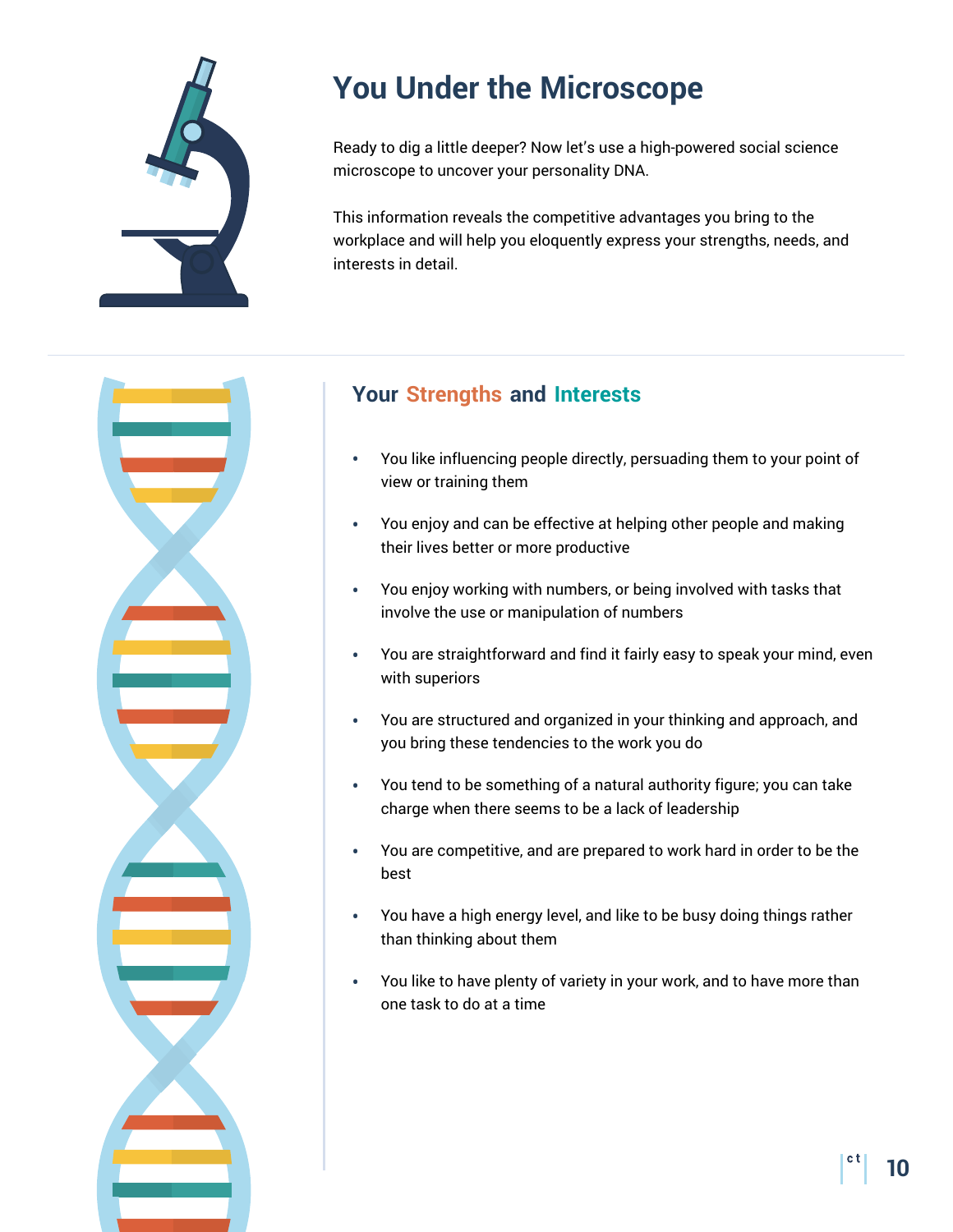

# **You Under the Microscope**

## **Your Needs and Interests**

- **•** You respond readily to opportunities to influence others directly
- **•** You are particularly responsive to situations where you can help others
- **•** You are motivated by tasks involving numbers or statistics
- **•** You prefer direct, no-nonsense instructions and encouragement
- **•** You are most self-motivated when allowed some time to work alone or with a very small group
- **•** You are most effective when directed by someone you see as a natural authority figure
- **•** Let you concentrate others shouldn't interrupt if it's avoidable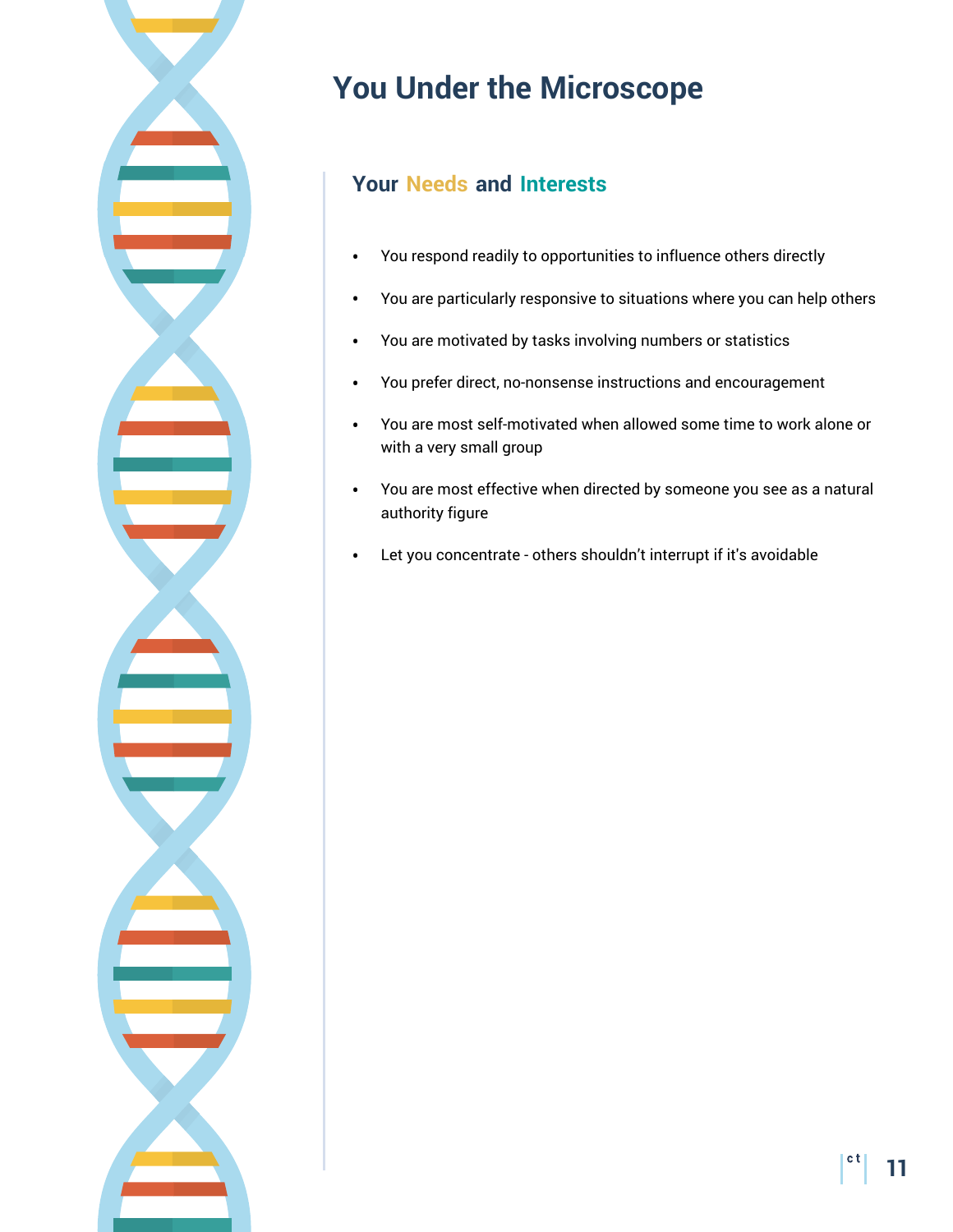

## **Interview Techniques**

Interviewing can feel like a pseudoscience–knowing how to present yourself, what to say, and even how to say it. *careertyping* is the science of you in the workplace, so the interview techniques described in this section are unique to you.

Here are some tips to get the chemistry just right when approaching your job search and interview.

## **How to approach your job search**

- **•** Directly ask those you know for networking contacts
- **•** Use your organizing approach and follow a structured plan as you pursue your job search
- **•** Ideally, find a job that allows you to be competitive and to be paid on results
- **•** If possible, actively start your job search as soon as you can
- **•** You will feel you are achieving most if you pursue several different lines of inquiry at the same time

## **Developing your support network**

- **•** Seek the support of friends who will be direct and straightforward with you
- **•** One or two close supporters are more beneficial to you than a group of more casual friends
- **•** Stay away from distractions

## **If your job search becomes stressful**

- **•** Under pressure, you can be a little too terse
- **•** You are tempted to withdraw or hide when things get tough
- **•** You have a tendency to focus too much on what the job pays and not enough on things like work conditions
- **•** You can find it hard to sit still and concentrate on what you committed to do, because it is easier to keep trying something new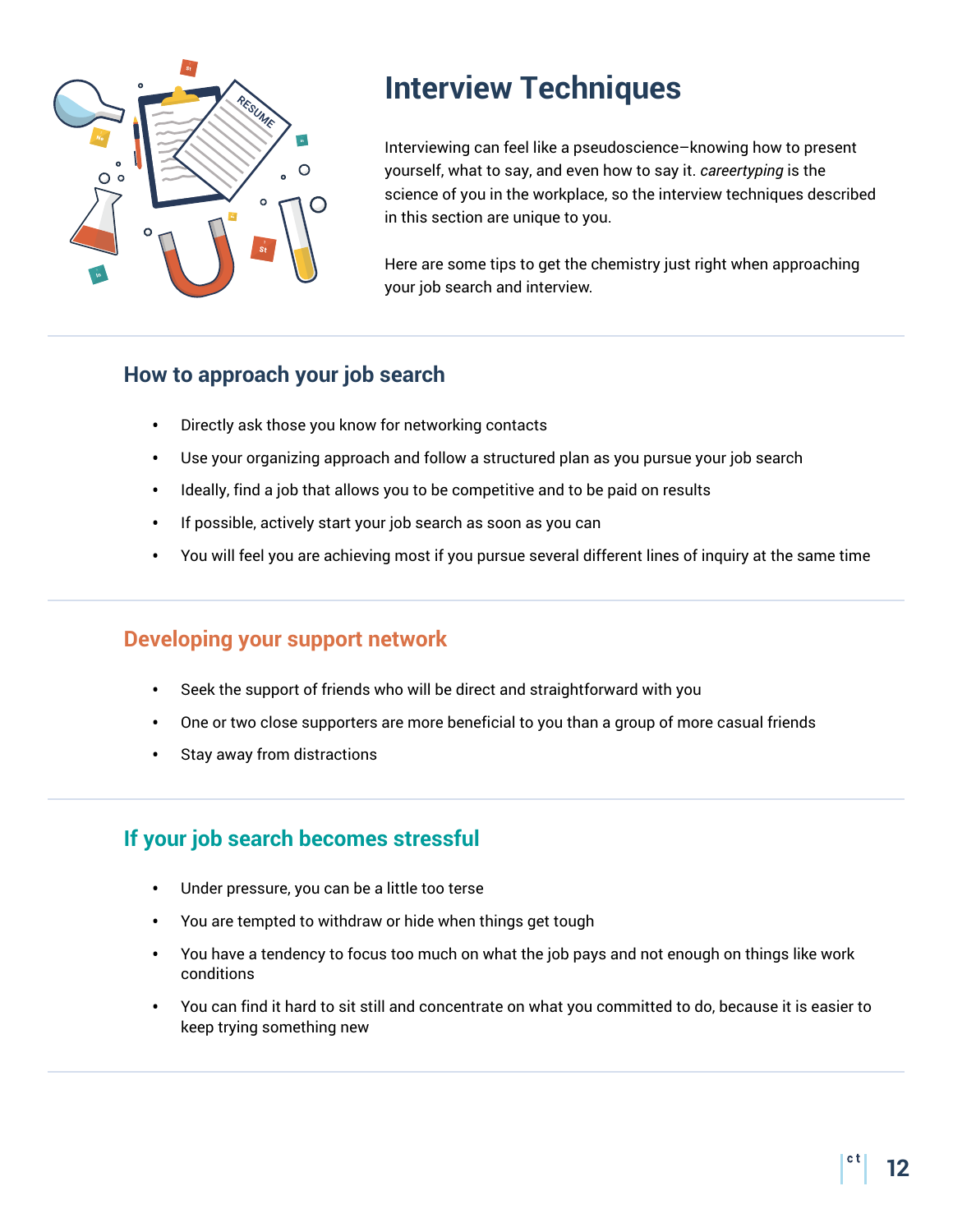# **Interview Techniques**

## **Preparing for the interview**

- **•** You should be prepared to be courteous if the interviewer is attempting to put you at ease
- **•** You should remember that you may need to show social abilities if there is an interviewing panel or if the interview is conducted in a social setting
- **•** You need to keep calm even if you feel provoked in some way during the interview process
- **•** You should be prepared for an interviewer to ask some unrelated question while you are still answering the previous question

## **When you are at your best in the interview**

- **•** You respond directly and unselfconsciously to questions
- **•** You are most comfortable when the interview follows a structured format rather than being casual or informal
- **•** You are not afraid to express your differences with the interviewer
- **•** You are not afraid to discuss remuneration issues, particularly where these are related to competitive achievement
- **•** You are likely to come across in the interview process as an energetic candidate
- **•** You may well address two or more topics at the same time during the interview process

### **When you are uneasy in the interview**

- **•** You can be too direct and straightforward
- **•** You may fail to respond adequately to social cues in the interview process
- **•** You may become unexpectedly domineering, particularly if annoyed by some aspect of the interview
- **•** You may appear overly eager when money matters are raised
- **•** You may start addressing another topic before fully answering the question that was asked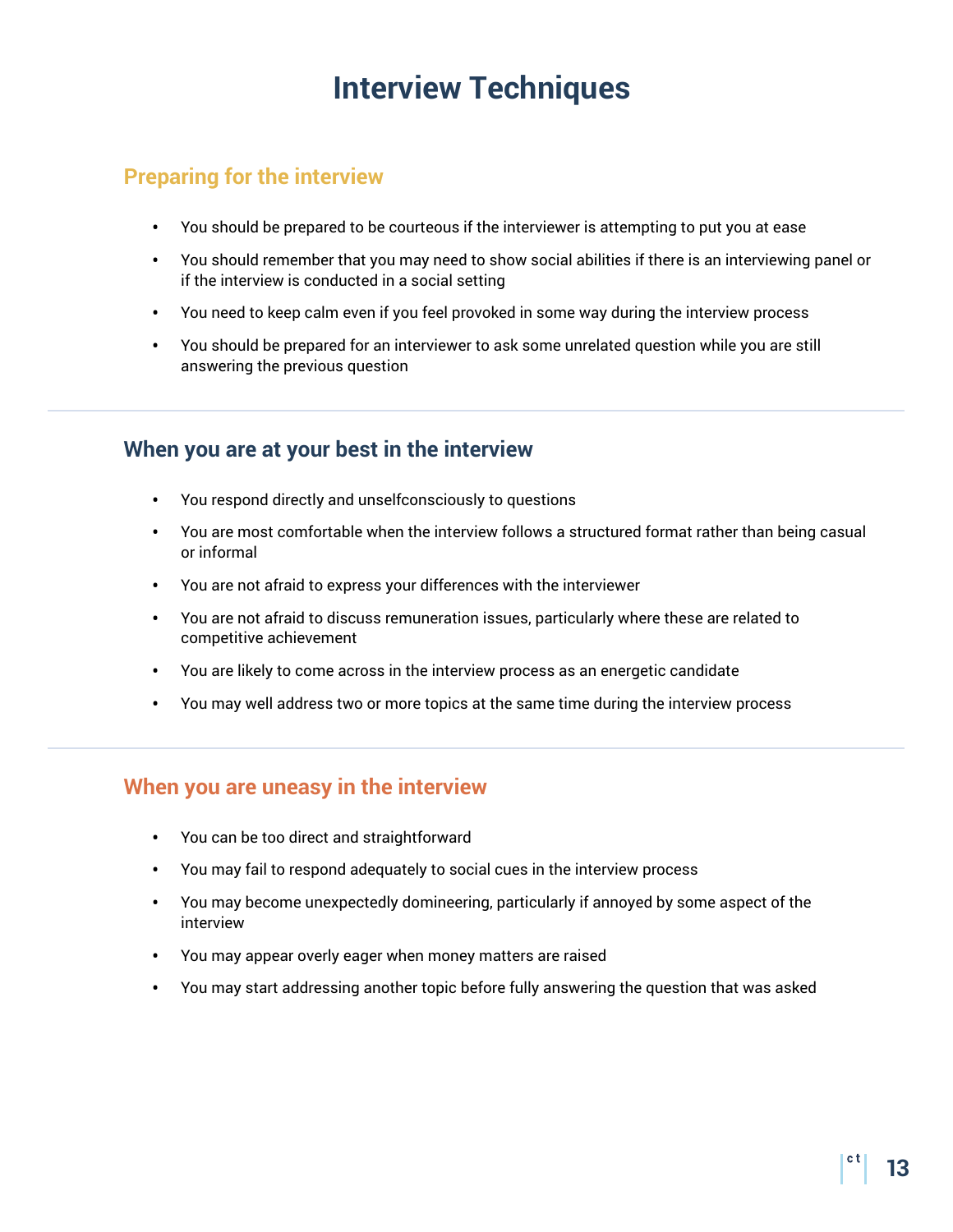

# **Career Synthesis**

What hypotheses can you make about your future career now that you've analyzed your *careertyping* report? Refer back to the previous pages as you reflect on the questions below.

**We recommend printing this page and the following page to synthesize your findings in writing.** 

#### **Which leadership style do you prefer?**



**Which careers are you most interested in exploring?**



#### **What are your top strengths?**

**Ne** 

**Which types of people and environments make you feel most comfortable?**

 $\ln$ 

**What are your top interests? Which activities should you pursue and which should you avoid?**